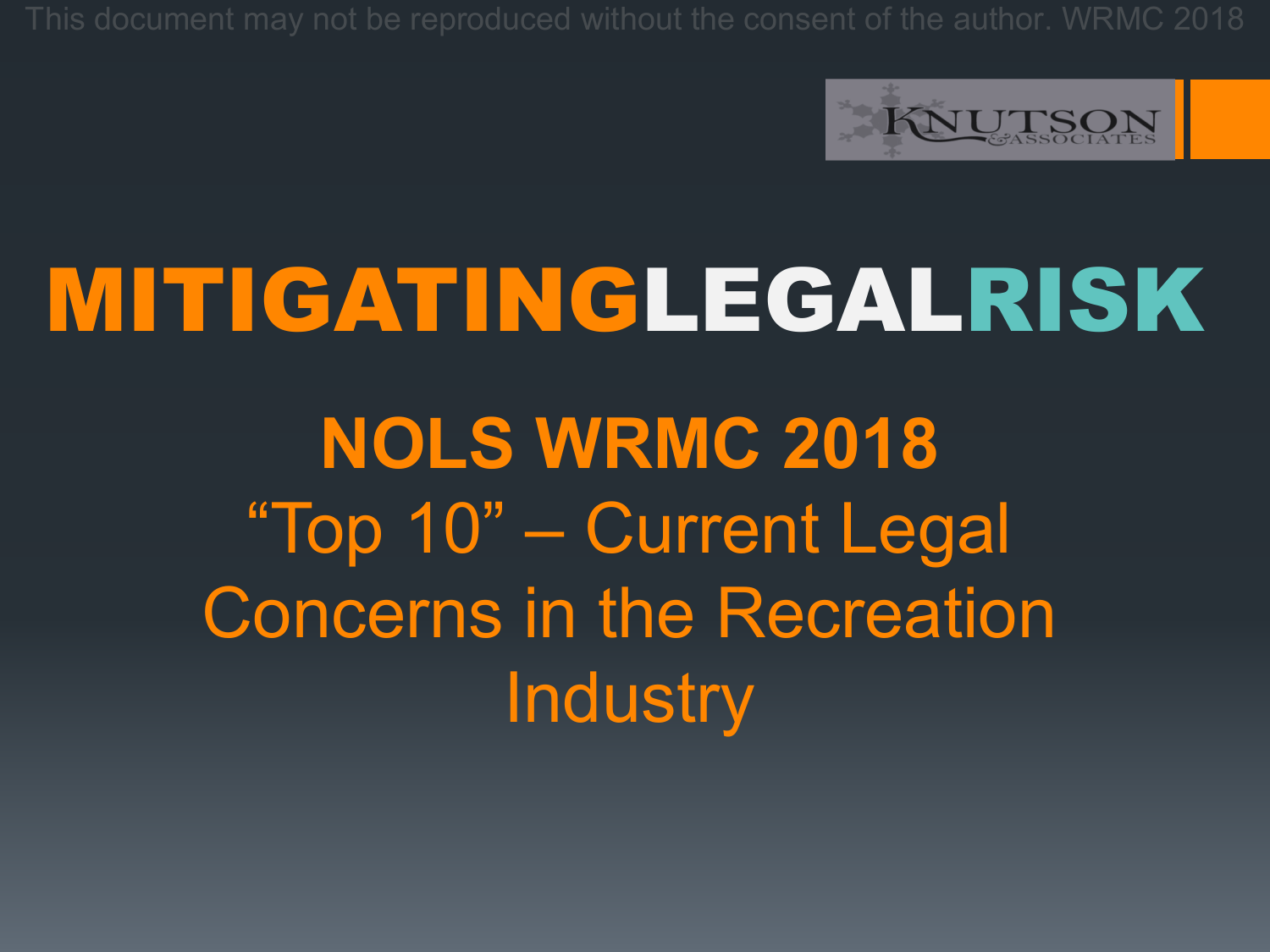# 1. ACTUAL RECREATION INDUSTRY §VOLUNTARY ACTIVITIES §SIZE - \$ AND POWER §CAN WE DO BETTER? § MEANING OF REC?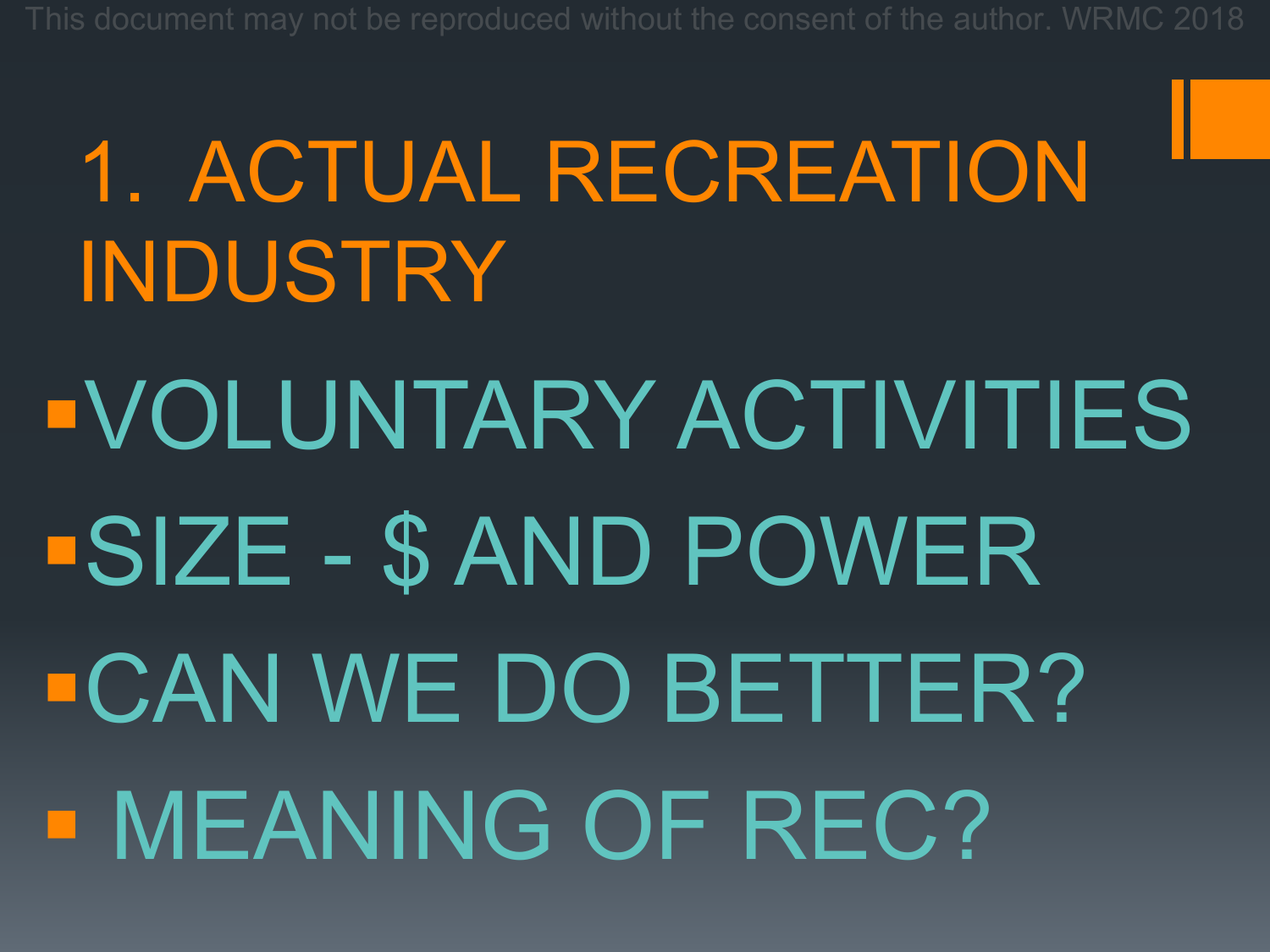## **Negligence**

- Negligence under the law is generally defined as the failure to use ordinary care; that is, failing to do what a person of ordinary prudence would have done under the same or similar circumstances.
- Essentially we are looking to determine whether an operator, educator or land administrator could or should have recognized an unreasonable risk and then did nothing to warn the participant or to reduce or eliminate the unreasonable risk.
- Essentially we are looking to determine whether an operator, educator or land administrator could or should have recognized an unreasonable risk and then did nothing to warn the participant or to reduce or eliminate the unreasonable risk.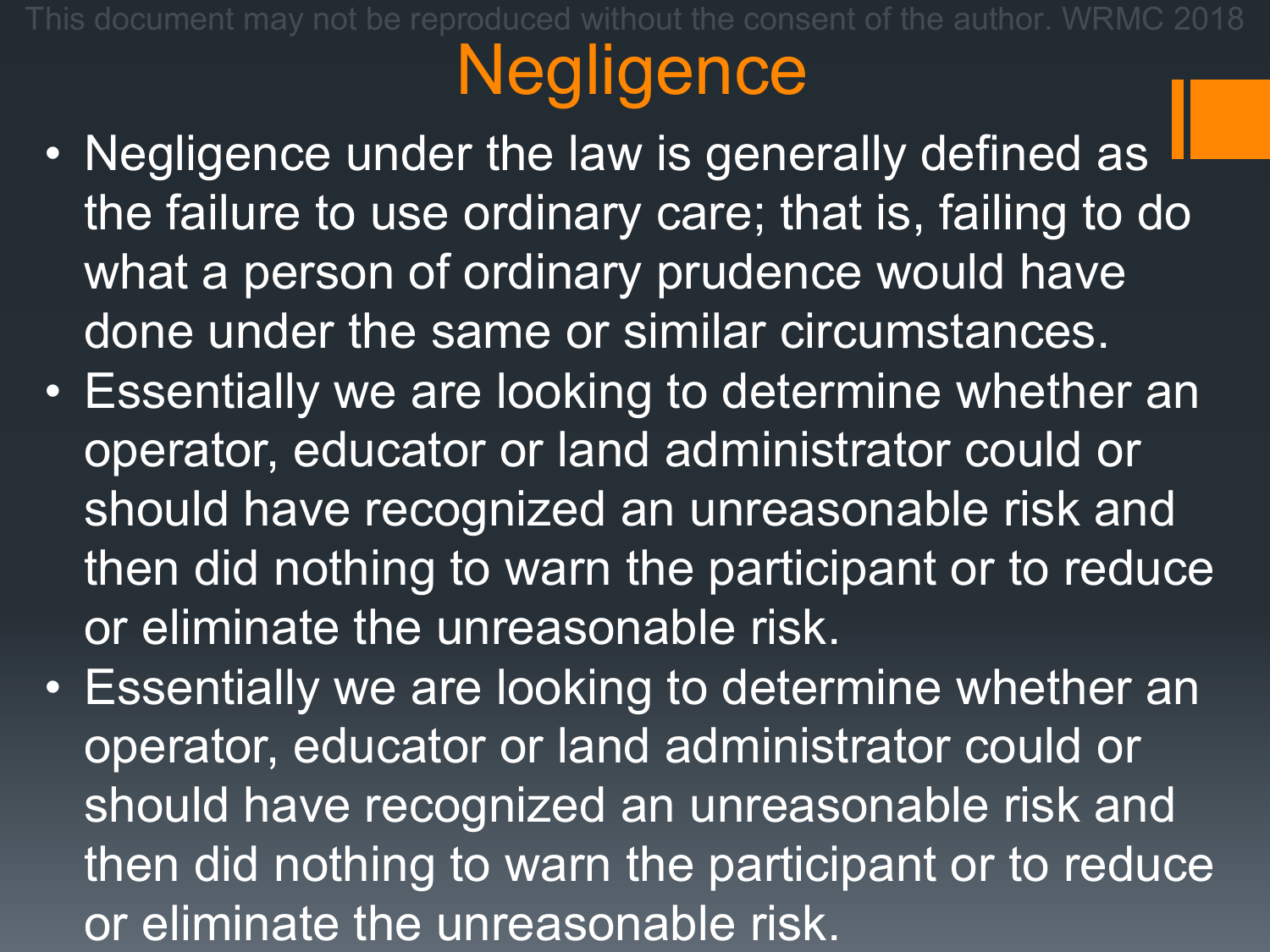#### 2. HIERARCHY of DEFENSES

§Negligence analysis **Release and Waiver Contract** §Inherent Risk **BAssumption of the Risk**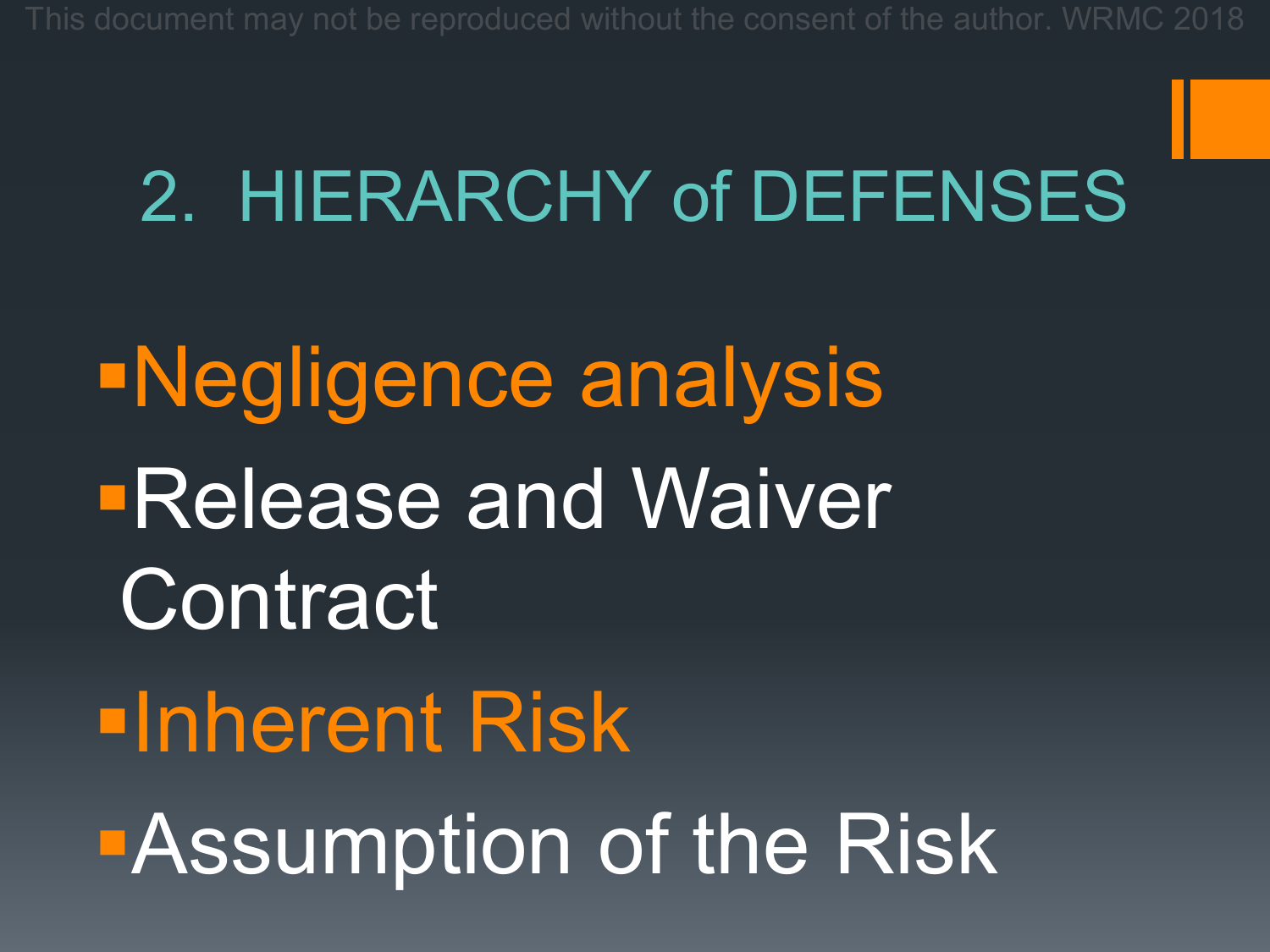#### 3. STANDARDS OF CARE

§What does this mean? §What is Reasonable and Prudent?

**•Are There Public** Enunciations?

§Do you Conform or Violate?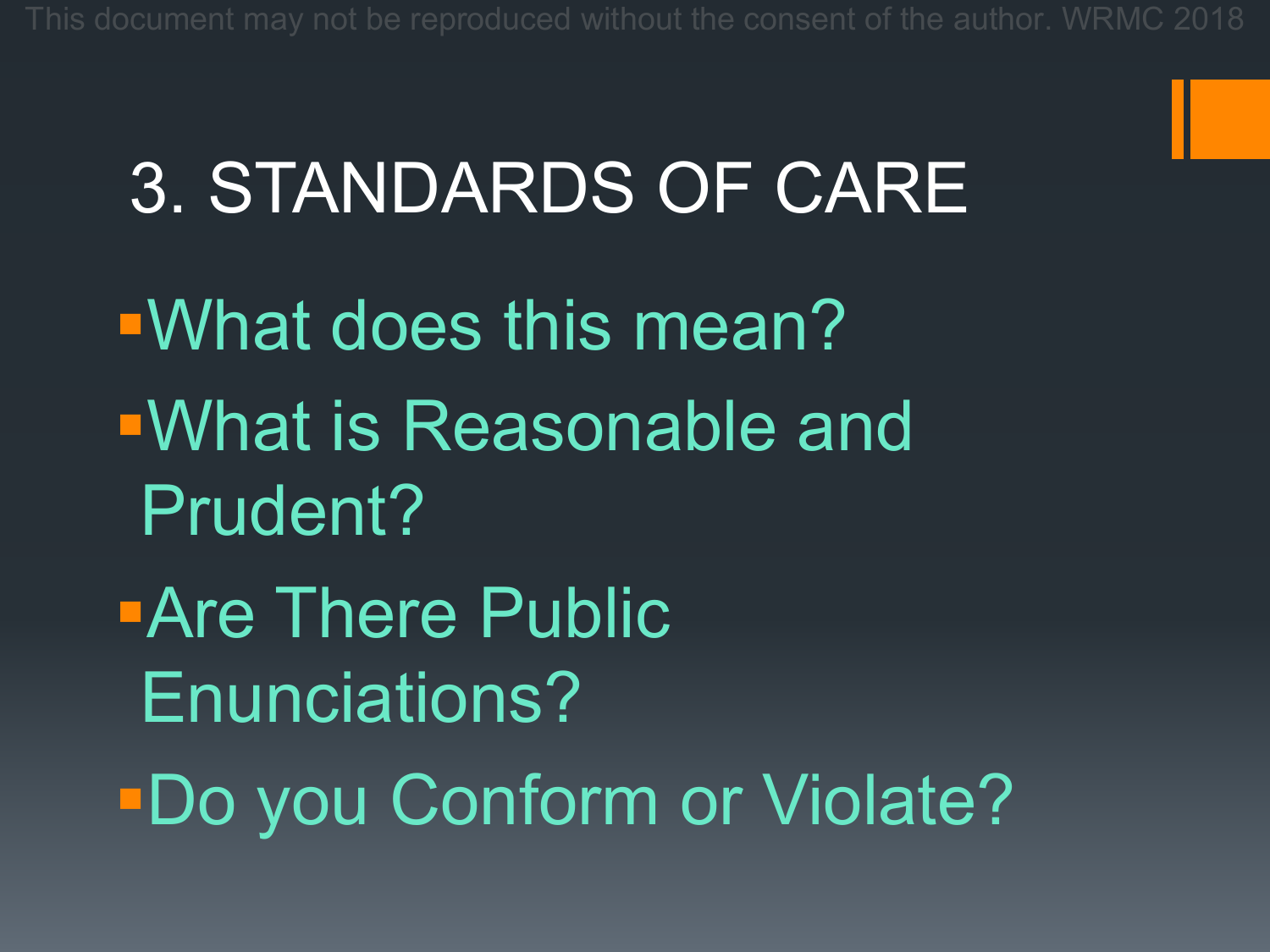#### Frequency & Severity

- If it was foreseeable then a reasonably prudent person (forecaster) would move to minimize/mitigate the risk.
- If the risk that produced the injury was in no way foreseeable then we cannot say that there is a corresponding duty to respond.
- Think: risk 'predictability' or 'probability'
- Usually 'industry standards' form or coalesce around the notion that professionals set out to minimize/mitigate risks that produce either severe or frequent results.
- As expressed in forecasting terms, questions fundamental to risk assessment and employment of mitigation techniques include an analysis of 1) the probability of any given event occurring and 2) the consequences of an event occurring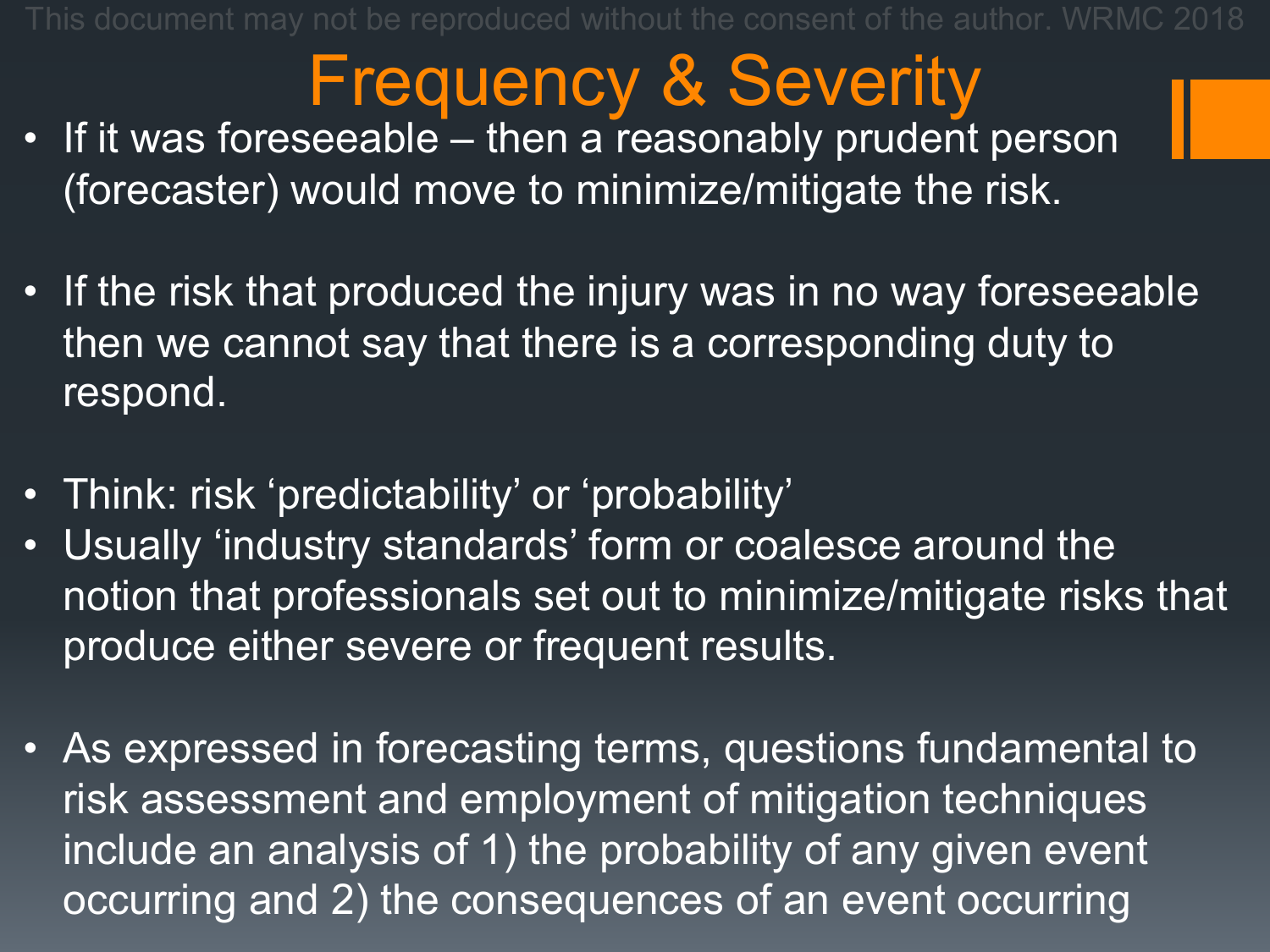4. INSURANCE §CGL §EXCESS §LOSS RUNS §ATTORNEY SELECTION §UNDERWRITING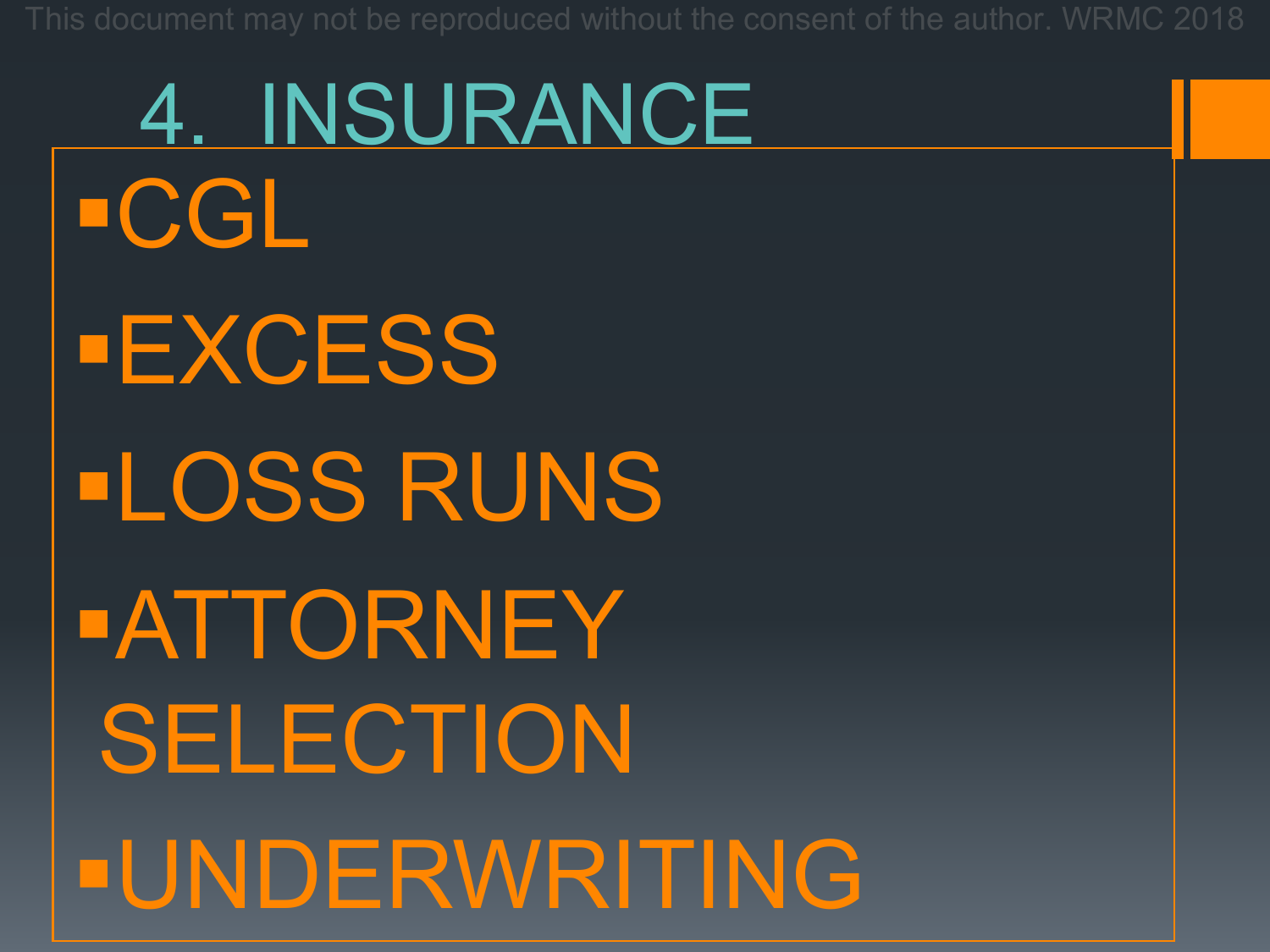5. PROGRAM FOCUS §WHO ARE YOU? §COROLLARY ACTIVITIES §INFO MANAGEMENT §CHANGES TO DEFENSIVE STRUCTURE & ERP'S (what's ERP?)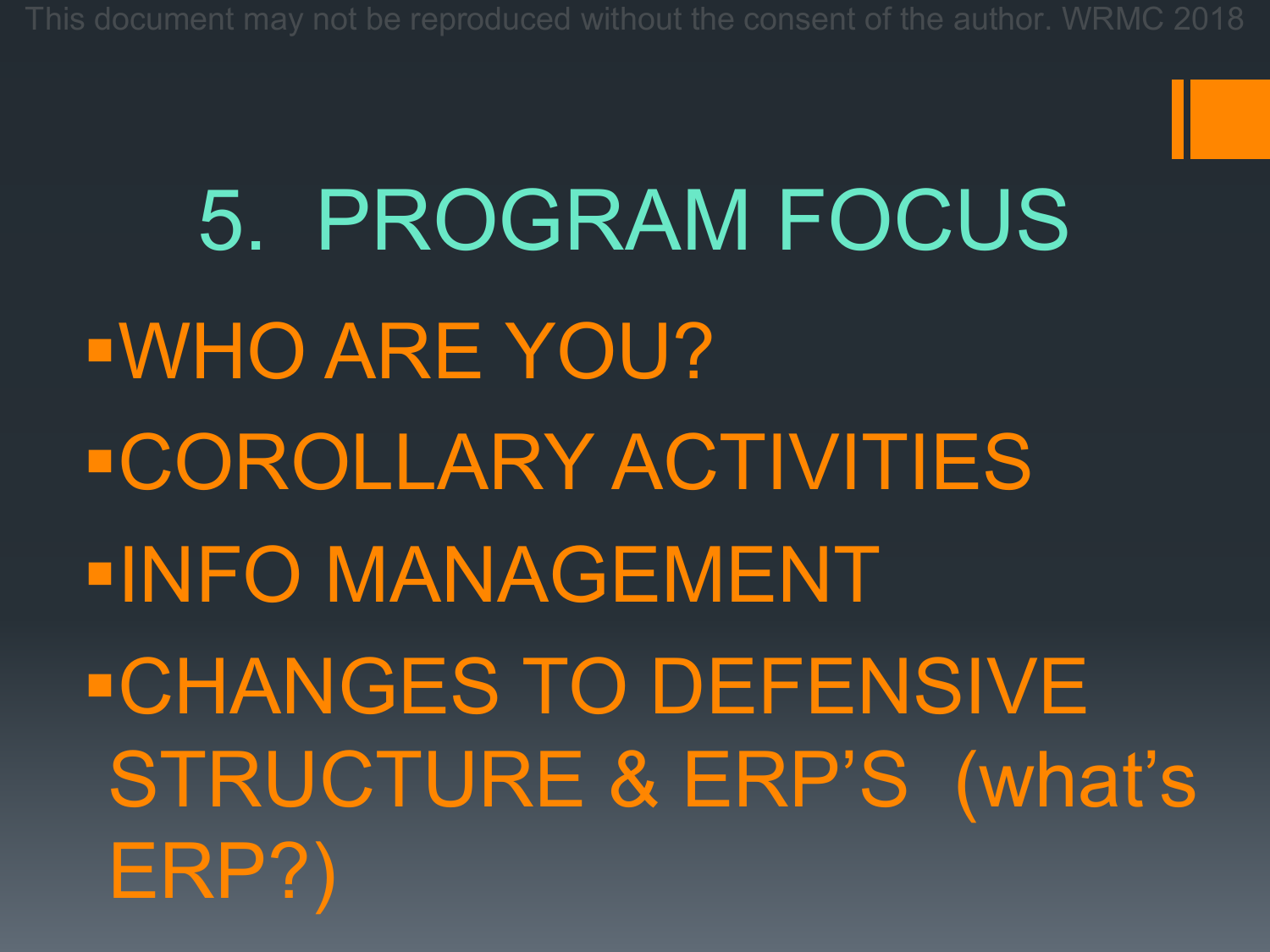#### 6. THE ACTUAL CLIENT PARTICIPANT

§Requisite Knowledge? **ELittle to No 'Muscle Memory' Fear and the Prefrontal Cortex...** §Devices **Dope** §Kids

**EAre We Prepared to Rescue?**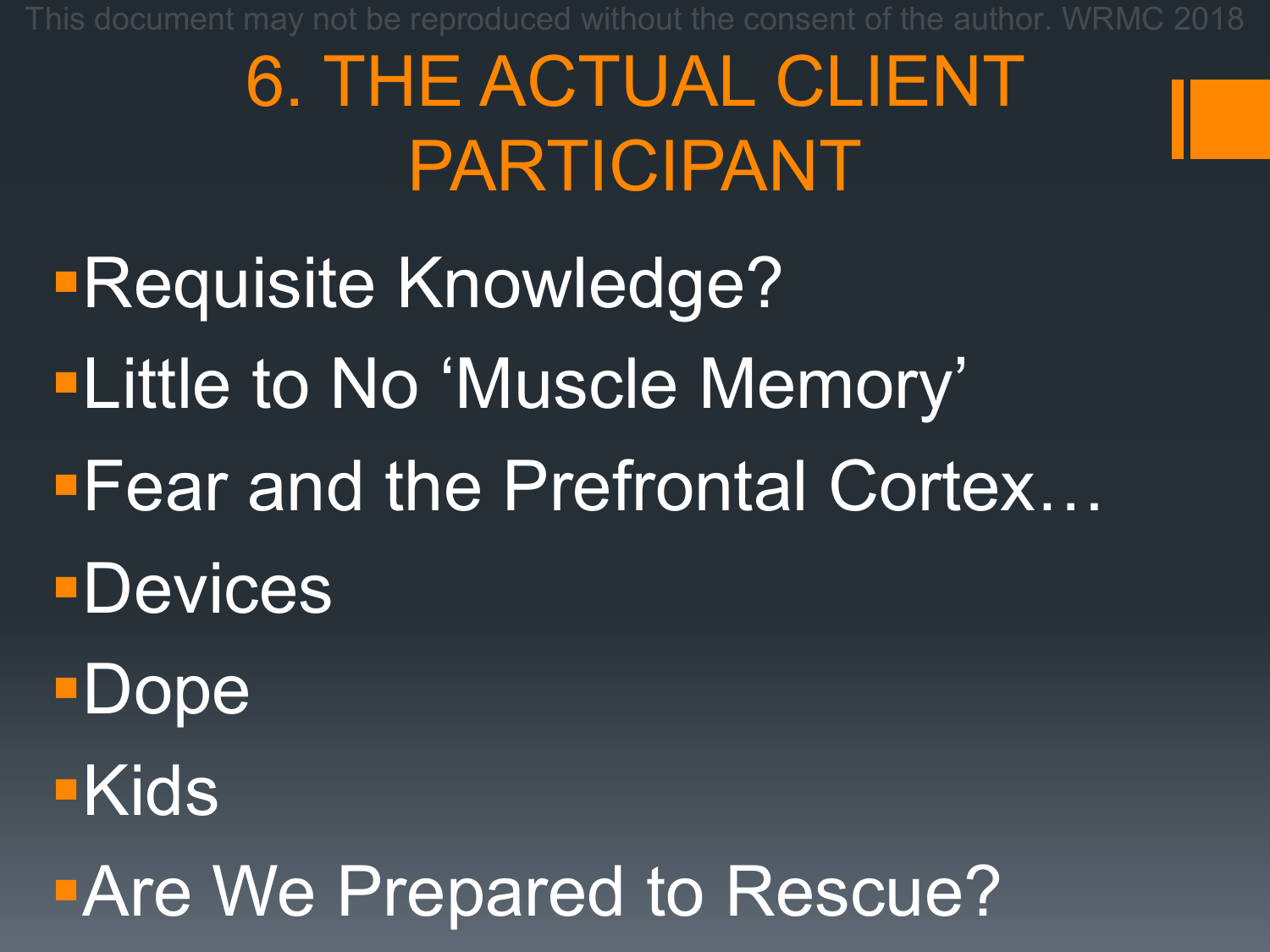### 7. FOREIGN NATIONALS

■The Euros are Coming…. §Language Issues §Discovery Problems – Hague **Convention** ■The Release….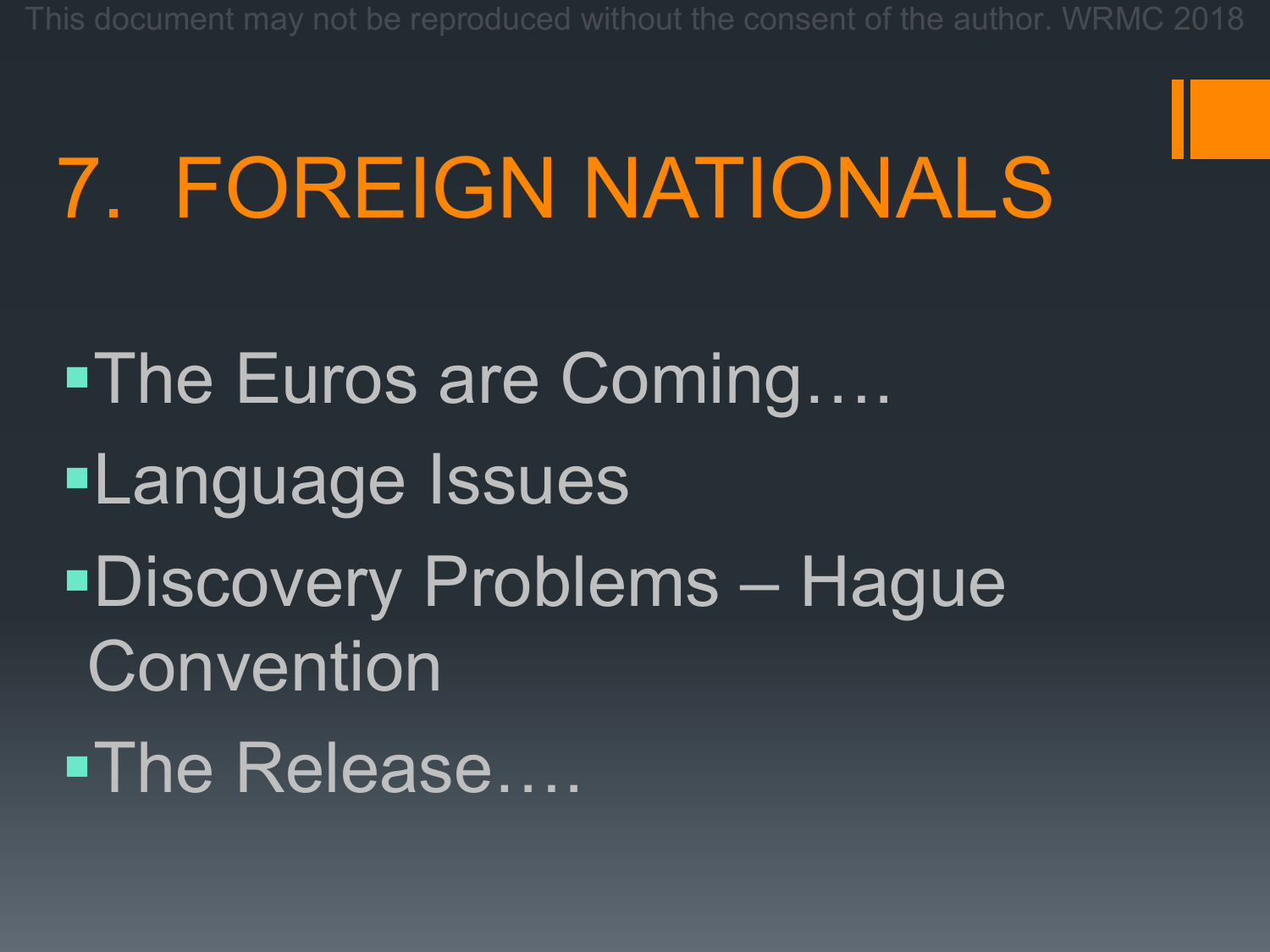## 8. EMPLOYEES

§OSHA §WHEN THE EMPLOYEES GET SUED §USING THEIR OWN GEAR §AND AGAIN….DOPE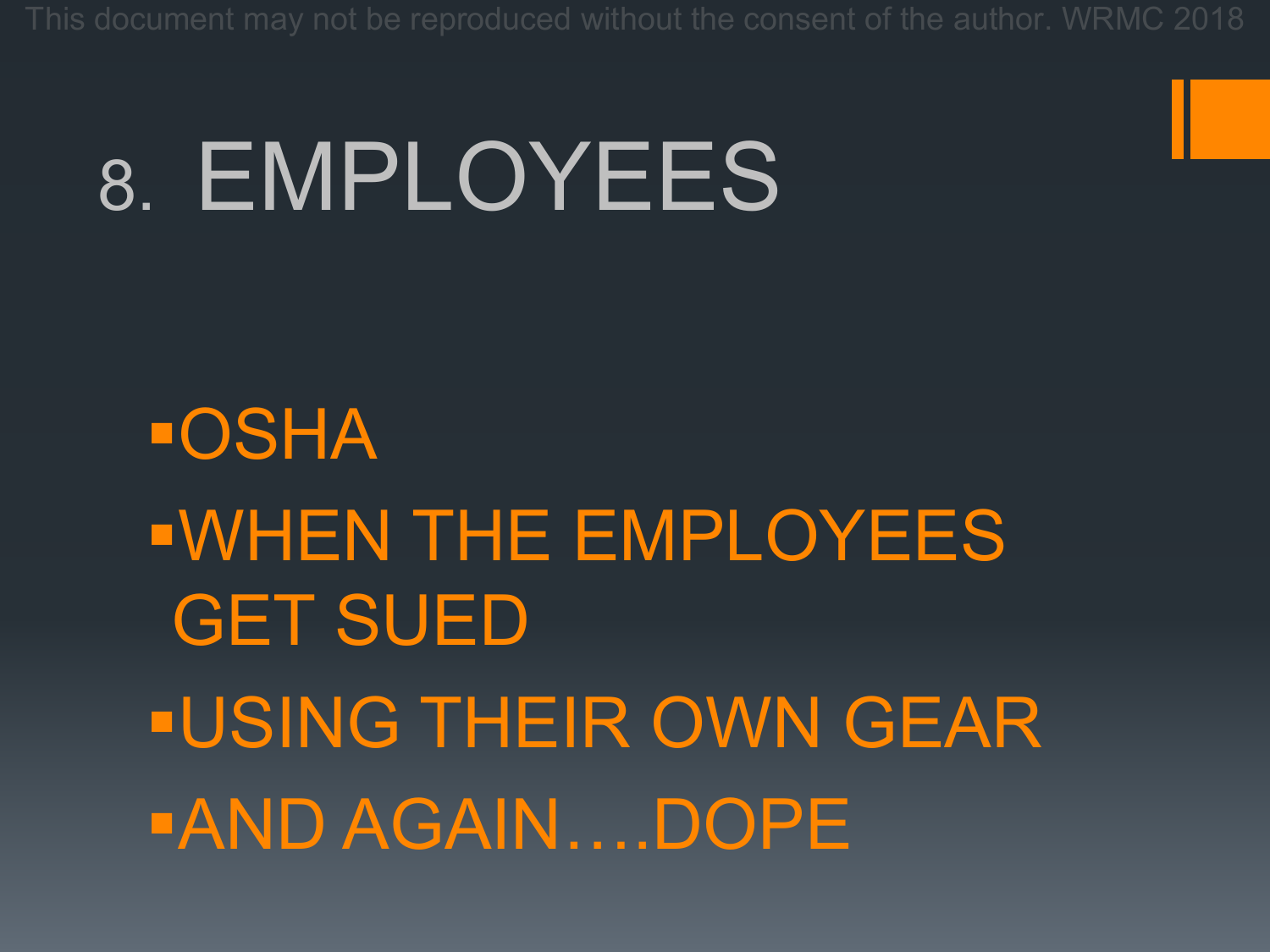9. LITIGATION §State of Public Discourse §Third Party Vendors §New Lawyers §Experts **<u>■Insurance Changes</u>** §Aggregators/Wholesalers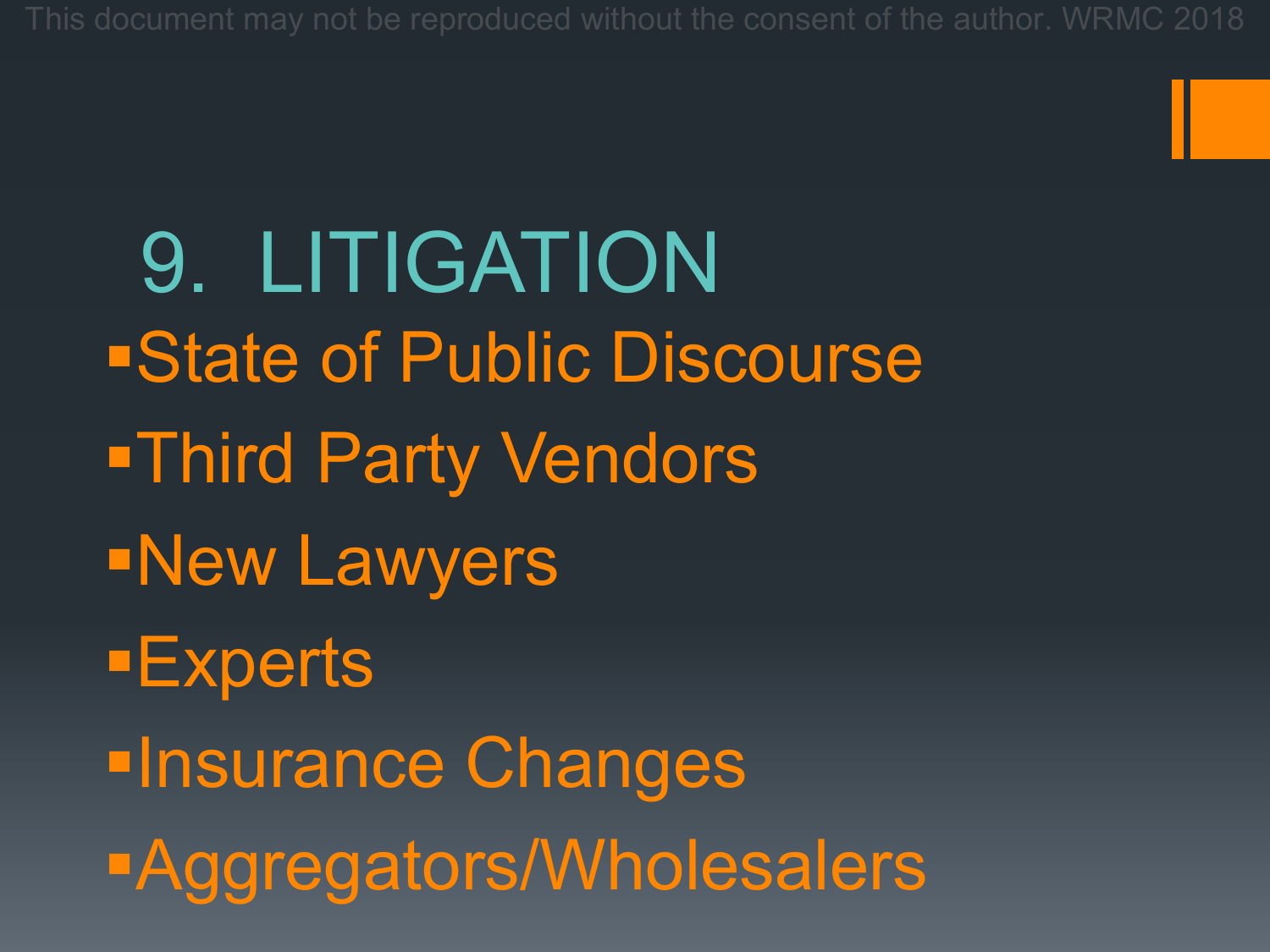## 10. WHAT CAN YOU DO TO HELP?

**Elnclusivity** ■State Legislative Efforts §Use Your Defenses §Do a Bezos…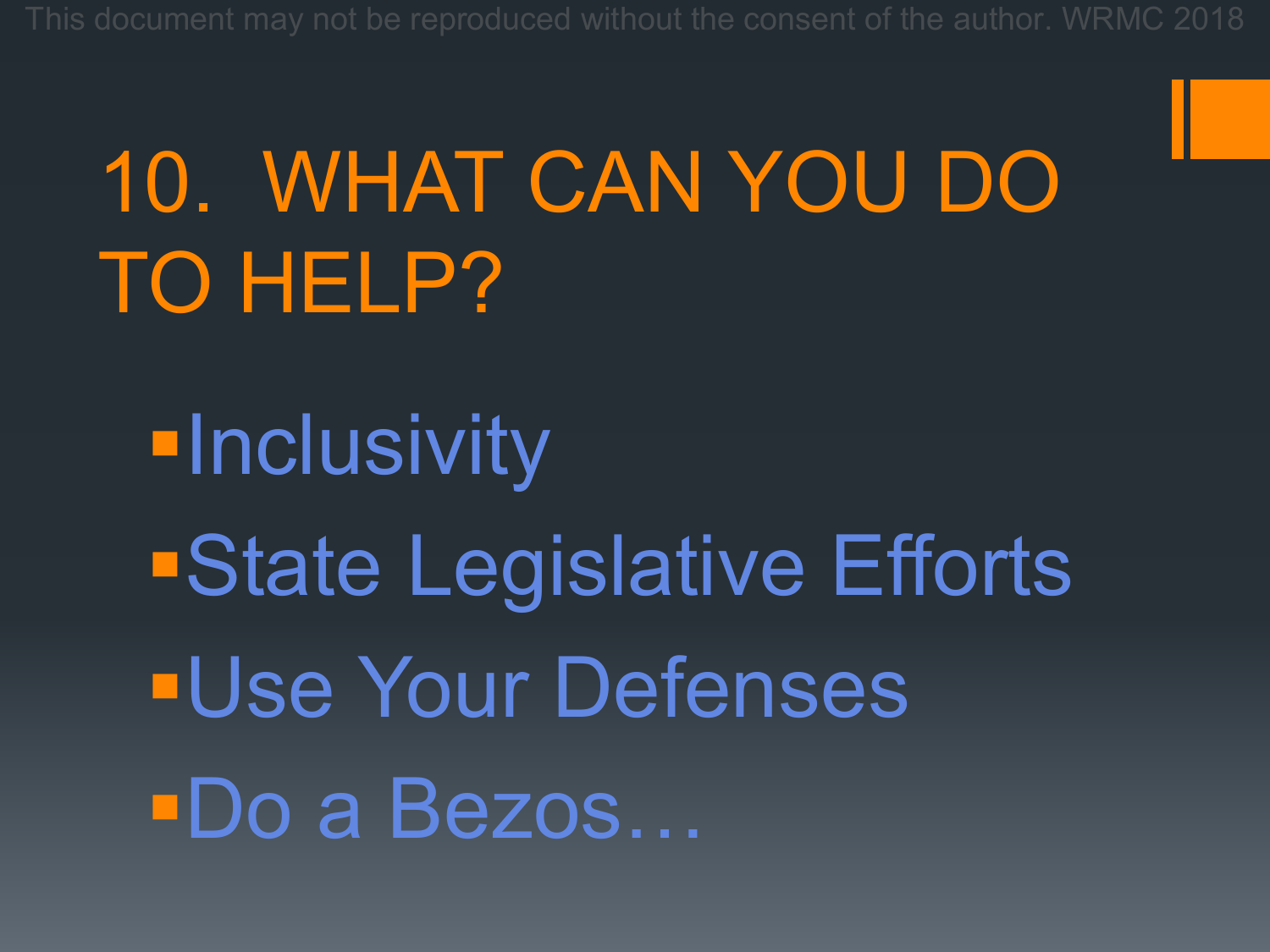## THANK YOU!!

## Have a wonderful time at WRMC 2018!